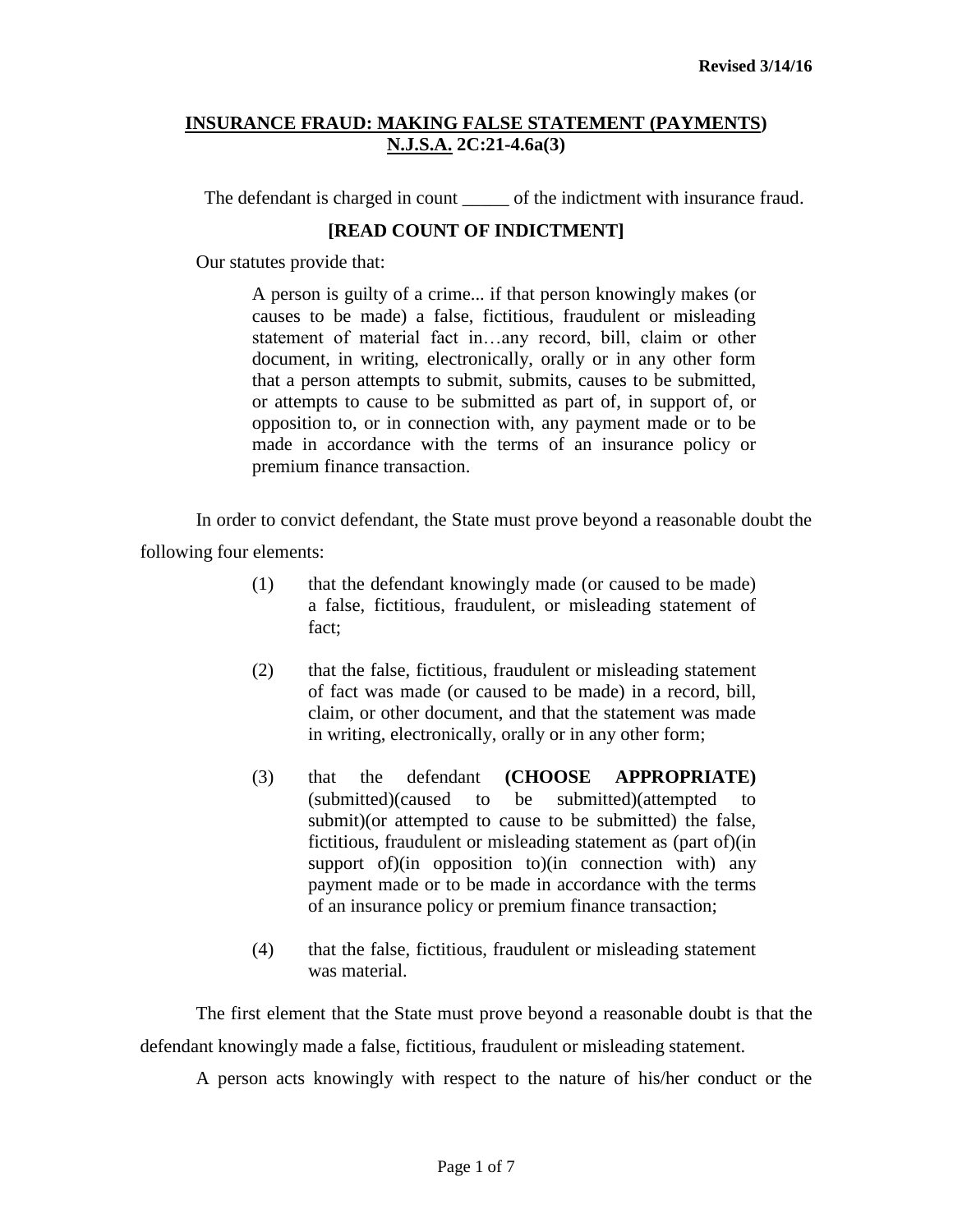attendant circumstances if he/she is aware that his/her conduct is of that nature, or that such circumstances exist, or he/she is aware of a high probability of their existence. A person acts knowingly with respect to a result of his/her conduct if he/she is aware that it is practically certain that his/her conduct will cause such a result. "Knowing," "with knowledge," or equivalent terms have the same meaning. Knowingly is a state of mind and cannot be seen and can only be determined by inference from conduct, words or acts. Therefore, it is not necessary that witnesses be produced by the State to testify that a defendant said that he/she knowingly did something. His/Her knowledge may be gathered from his/her acts and his/her conduct and from all he/she said and did at the particular time and place and from all the surrounding circumstances reflected in the testimony [and evidence adduced at trial].

The second element requires the State to prove beyond a reasonable doubt that the defendant (made)(caused to be made) a false, fictitious, fraudulent or misleading statement of material fact in a record, bill, claim or other document. The statement may have been made in writing, electronically, orally or in any other form.

The third element the State must prove beyond a reasonable doubt is that the defendant (submitted) (caused to be submitted) (attempted<sup>1</sup> to submit)(attempted to cause to be submitted) the statement (as part of) (in connection with)(in support of)(in opposition to) a payment made or to be made in accordance with an insurance policy or premium finance transaction.

Insurance policy means the instrument, in writing, electronically or in any other form, in which are set forth the terms of any certificate of insurance, binder of coverage, contract of insurance or contract of re-insurance, issued by an insurance company, including, but not limited to, a State-assigned risk plan, plan of indemnity protection provided by or on behalf of a joint insurance fund or benefit plan, motor club service plan, or guaranty bond, surety bond, cash bond or any other alternative to insurance authorized or permitted by the State of New Jersey.<sup>2</sup>

Insurance company means any person, company, corporation, unincorporated association, partnership, professional corporation, agency of government and any other

<sup>1</sup> If attempt is charged, the jury should be instructed from the Model Jury Charge, Attempt N.J.S.A. 2C:5-1, as attempt requires a purposeful mental state.

N.J.S.A. 2C:21-4.5.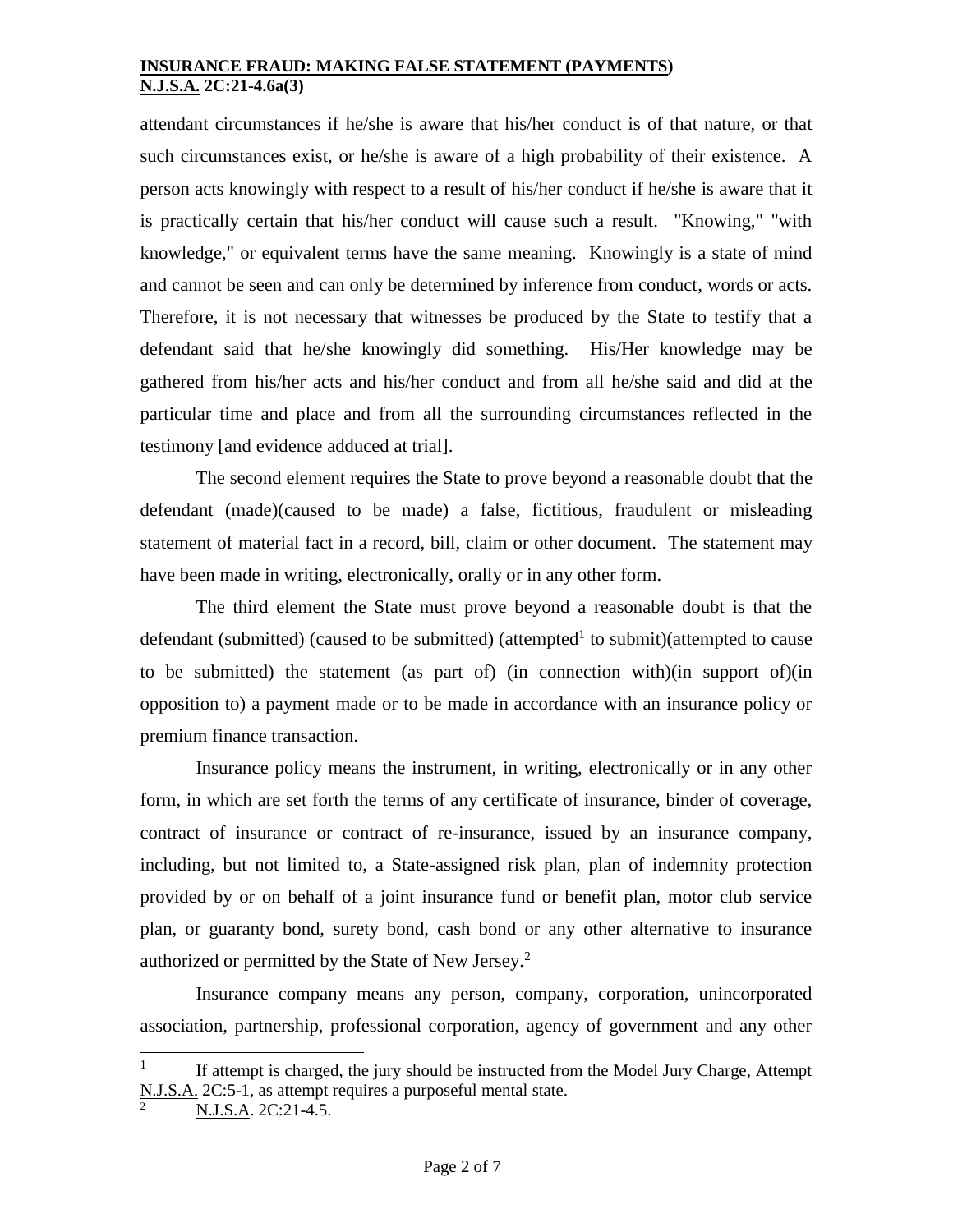entity authorized or permitted to do business in New Jersey, subject to regulation by the State, or incorporated or organized under the laws of any other state of the United States or of any foreign nation or of any province or territory thereof, to indemnify another against loss, damage, risk or liability arising from a contingent or unknown event. Insurance company includes, but is not limited to, an insurance company as that term is defined in section 3 of P.L. 1983, c. 320 (C.17:33A-3), self-insurer, re-insurer, reciprocal exchange, inter-insurer, hospital, medical or health service corporation, health maintenance organization, surety, assigned risk plan, joint insurance fund, and any other entity legally engaged in the business of insurance as authorized or permitted by the State of New Jersey, including but not limited to any such entity incorporated or organized under the laws of any other state of the United States or of any foreign nation or of any province or territory thereof.<sup>3</sup>

# **[CHARGE APPROPRIATE SECTION IF APPLICABLE:**

Insurance company includes, but is not limited to, an insurance company which can be in the form of any corporation, association, partnership, reciprocal exchange, interinsurer, Lloyd's insurer, fraternal benefit society or other person engaged in the business of insurance pursuant to Subtitle 3 of Title 17 of the Revised Statutes (C. 17:17- 1 et seq.), or Subtitle 3 of Title 17B of the New Jersey Statutes (C. 17B:17-1 et seq.); or any medical service corporation operating pursuant to  $P.L.$  1940,  $C.$  74 (C. 17:48A-1 et [seq.\)](http://web2.westlaw.com/find/default.wl?rp=%2ffind%2fdefault.wl&vc=0&DB=1000045&DocName=NJST17%3A48A%2D1&FindType=L&AP=&fn=_top&rs=WLW8.02&mt=Westlaw&vr=2.0&sv=Split); or any hospital service corporation operating pursuant to  $P.L.$  1938,  $C.$  366 [\(C.](http://web2.westlaw.com/find/default.wl?rp=%2ffind%2fdefault.wl&vc=0&DB=1000045&DocName=NJST17%3A48%2D1&FindType=L&AP=&fn=_top&rs=WLW8.02&mt=Westlaw&vr=2.0&sv=Split) [17:48-1 et seq.\)](http://web2.westlaw.com/find/default.wl?rp=%2ffind%2fdefault.wl&vc=0&DB=1000045&DocName=NJST17%3A48%2D1&FindType=L&AP=&fn=_top&rs=WLW8.02&mt=Westlaw&vr=2.0&sv=Split); or any health service corporation operating pursuant to P.L. 1985, c. 236 (C. [17:48E-1 et seq.\)](http://web2.westlaw.com/find/default.wl?rp=%2ffind%2fdefault.wl&vc=0&DB=1000045&DocName=NJST17%3A48E%2D1&FindType=L&AP=&fn=_top&rs=WLW8.02&mt=Westlaw&vr=2.0&sv=Split); or any dental service corporation operating pursuant to P.L. 1968, c. 305 (C. [17:48C-1 et seq.\)](http://web2.westlaw.com/find/default.wl?rp=%2ffind%2fdefault.wl&vc=0&DB=1000045&DocName=NJST17%3A48C%2D1&FindType=L&AP=&fn=_top&rs=WLW8.02&mt=Westlaw&vr=2.0&sv=Split); or any dental plan organization operating pursuant to P.L. 1979, c. 478 (C. [17:48D-1 et seq.\)](http://web2.westlaw.com/find/default.wl?rp=%2ffind%2fdefault.wl&vc=0&DB=1000045&DocName=NJST17%3A48D%2D1&FindType=L&AP=&fn=_top&rs=WLW8.02&mt=Westlaw&vr=2.0&sv=Split); or any insurance plan operating pursuant to P.L. 1970, c. 215 (C. [17:29D-1\)](http://web2.westlaw.com/find/default.wl?rp=%2ffind%2fdefault.wl&vc=0&DB=1000045&DocName=NJST17%3A29D%2D1&FindType=L&AP=&fn=_top&rs=WLW8.02&mt=Westlaw&vr=2.0&sv=Split); or the New Jersey Insurance Underwriting Association operating pursuant to  $P.L.$  1968, c. 129 (C. [17:37A-1 et seq.\)](http://web2.westlaw.com/find/default.wl?rp=%2ffind%2fdefault.wl&vc=0&DB=1000045&DocName=NJST17%3A37A%2D1&FindType=L&AP=&fn=_top&rs=WLW8.02&mt=Westlaw&vr=2.0&sv=Split); or the New Jersey Automobile Full Insurance Underwriting Association operating pursuant to P.L. 1983, c. 65 (C. [17:30E-1 et seq.\)](http://web2.westlaw.com/find/default.wl?rp=%2ffind%2fdefault.wl&vc=0&DB=1000045&DocName=NJST17%3A30E%2D1&FindType=L&AP=&fn=_top&rs=WLW8.02&mt=Westlaw&vr=2.0&sv=Split) and the Market Transition Facility operating pursuant to section 88 of P.L. 1990, c. 8 (C. [17:33B-11\)](http://web2.westlaw.com/find/default.wl?rp=%2ffind%2fdefault.wl&vc=0&DB=1000045&DocName=NJST17%3A33B%2D11&FindType=L&AP=&fn=_top&rs=WLW8.02&mt=Westlaw&vr=2.0&sv=Split); or any risk retention group or purchasing group operating pursuant to the "Liability Risk Retention Act of 1986," [15 U.S.C.](http://web2.westlaw.com/find/default.wl?rp=%2ffind%2fdefault.wl&vc=0&DB=1000546&DocName=15USCAS3901&FindType=L&AP=&fn=_top&rs=WLW8.02&mt=Westlaw&vr=2.0&sv=Split) § 3901 et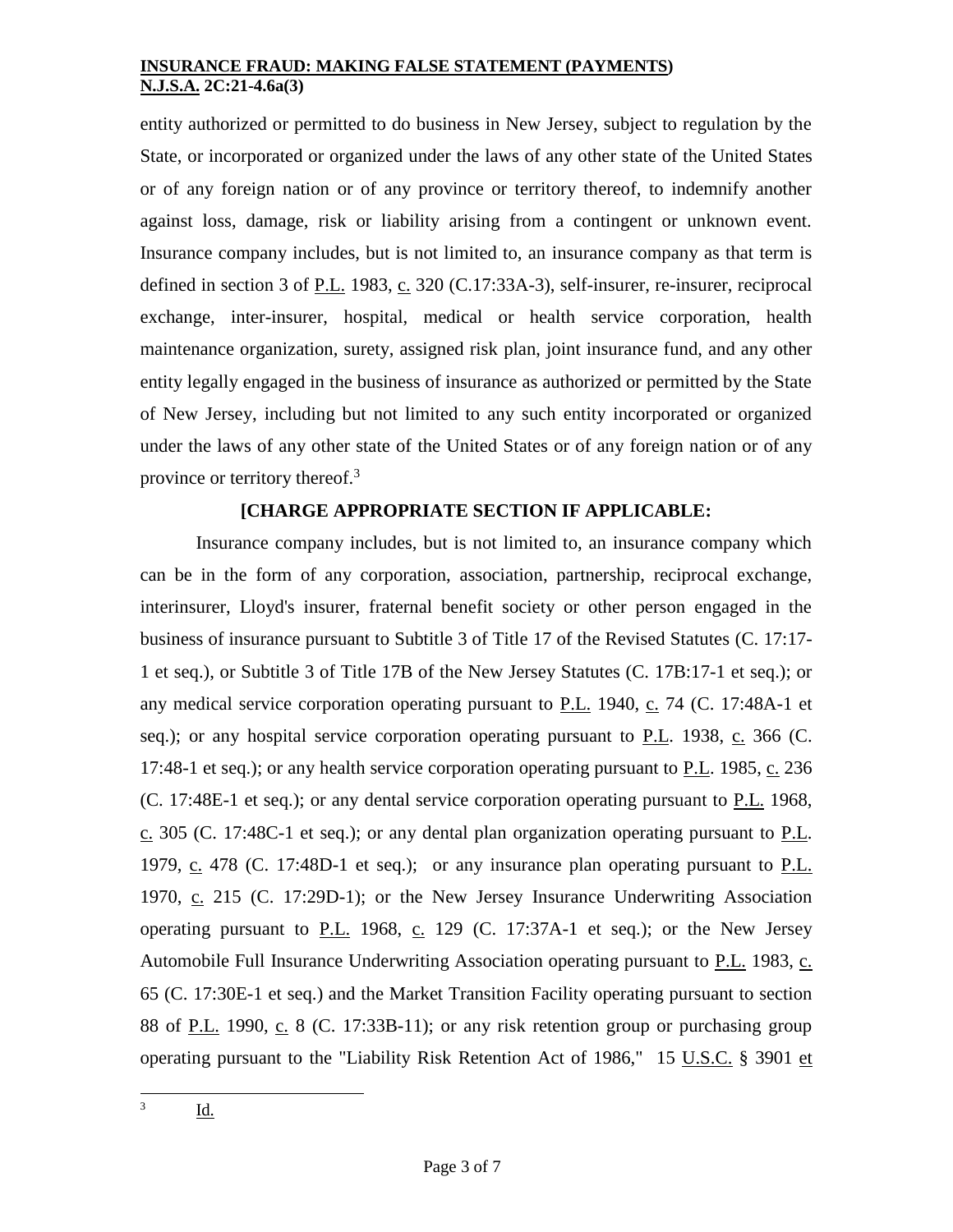[seq.](http://web2.westlaw.com/find/default.wl?rp=%2ffind%2fdefault.wl&vc=0&DB=1000546&DocName=15USCAS3901&FindType=L&AP=&fn=_top&rs=WLW8.02&mt=Westlaw&vr=2.0&sv=Split)<sup>4</sup>, or a self-insurer, re-insurer, reciprocal exchange, inter-insurer, hospital, medical or health service corporation, health maintenance organization, surety, assigned risk plan, joint insurance fund, and any other entity legally engaged in the business of insurance as authorized or permitted by the State of New Jersey, including but not limited to any such entity incorporated or organized under the laws of any other state of the United States or of any foreign nation or of any province or territory thereof.<sup>5</sup>

Premium finance transaction means a transaction involving or related to insurance premium financing which is subject to the Insurance Premium Finance Company Act, P.L. 1968, <u>c.</u> 221 (<u>N.J.S.A.</u> 17:16D-1 <u>et. seq.</u>]<sup>6</sup>

## **[RESUME MAIN CHARGE AND CHARGE IN ALL CASES]**

The fourth element the State must prove beyond a reasonable doubt is that the statement made was material.

An insured's misstatement is material if it could have reasonably affected the decision by an insurance company to provide insurance coverage to a claimant or the decision to provide any benefit pursuant to an insurance policy or the decision to provide reimbursement or the decision to pay a claim.<sup>7</sup> (THE COURT SHOULD TAILOR **THIS PORTION OF THE CHARGE TO THE FACTS IF MATERIALITY IS DISPUTED)** <sup>8</sup>

# **[CHARGE IF APPLICABLE]**

### **(Statutory Inference regarding signature or initials)**<sup>9</sup>

If you find that \_\_\_\_\_\_\_\_ signed or initialed an application, bill, claim, affidavit, certification, record or other document, then you may infer that he/she read and reviewed the application, bill, claim, affidavit, certification, record or other document.

An inference is a deduction of fact that may be drawn logically and reasonably

N.J.S.A. 2C:21-4.6(c).

 $\overline{4}$  $\frac{P.L.}{NIS}$  1983, c. 320 (sec. 3)(N.J.S.A. 17:33A-3).

<sup>5</sup> N.J.S.A. 2C:21-4.5.

<sup>6</sup> Id.

 $\frac{7}{8}$  State v. Goodwin, 224 N.J. 102, 115 (2016).

<sup>8</sup> See Model Jury Charges, Criminal, Perjury, N.J.S.A. 2C:28-1b. This paragraph should be tailored to the appropriate facts of the case if the issue regarding materiality is disputed or falls outside the examples cited. The New Jersey Supreme Court has consistently held that the subjective good faith of the applicant regarding an "innocent" mistake was not relevant to the materiality determination. Palisades Safety and Ins. Ass'n v. Bastien, 175 N.J. 144, 151 (1995).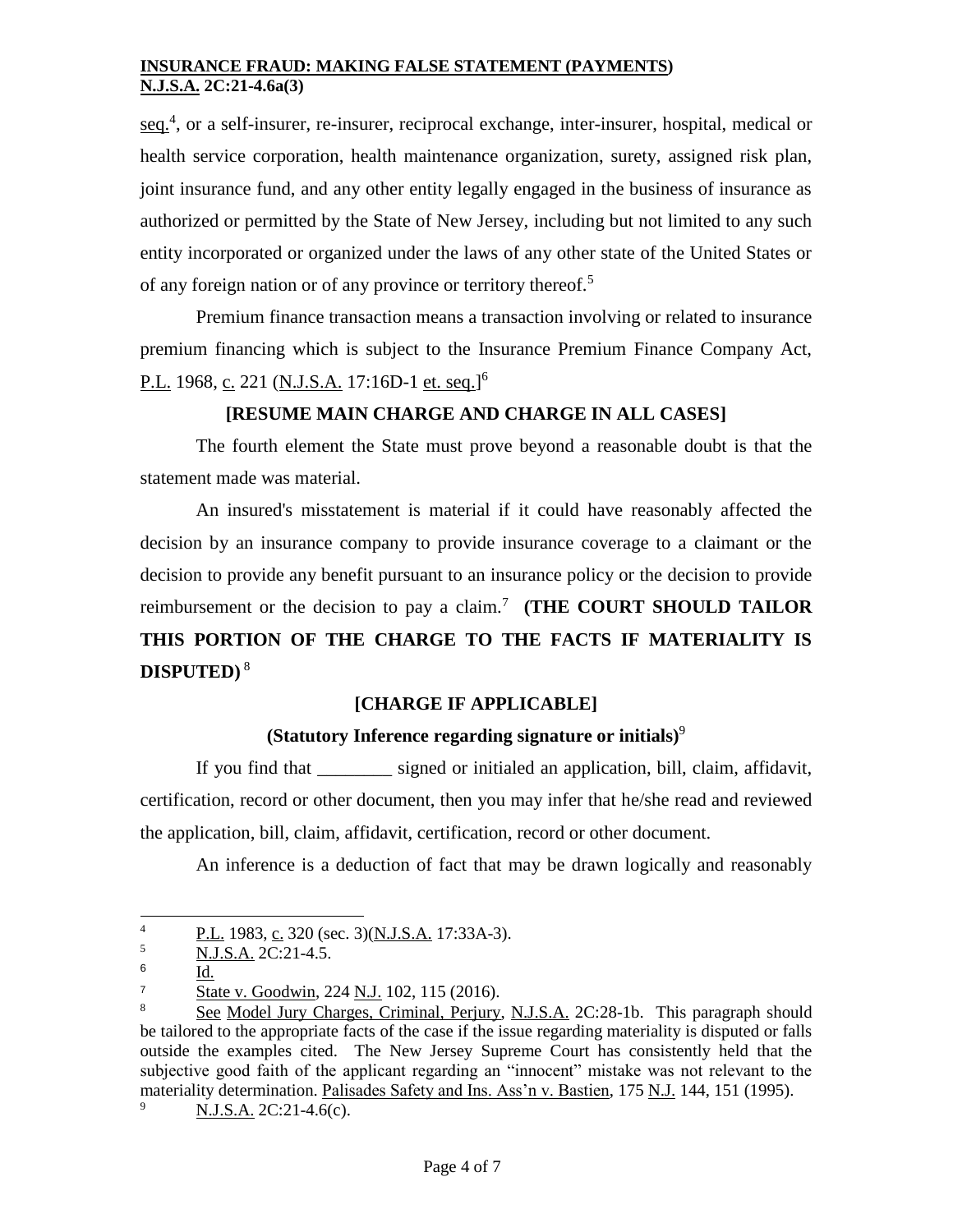from another fact or group of facts established by the evidence. Whether or not an inference should be drawn is for you to decide using your own common sense, knowledge and everyday experience. Ask yourselves is it probable, logical and reasonable. However, you are never required or compelled to draw an inference. You alone decide whether the facts and circumstances shown by the evidence support an inference and you are always free to draw or not to draw an inference. If you draw an inference, you should weigh it in connection with all the other evidence in the case keeping in mind that the burden of proof is upon the State to prove all the elements of the crime beyond a reasonable doubt.

## **[CHARGE IF APPLICABLE]**

### **(Multiple fraudulent statements alleged in a single narrative or document)**

The State alleges that the defendant made multiple statements that are alleged to be false, fictitious, fraudulent or misleading which are contained in the same narrative or document relating to the payment. Multiple fraudulent statements may be considered by you to constitute multiple acts of insurance fraud only if the alleged fraudulent statements relates to a conceptually distinct claim. (Here, the State alleges the claims are distinct. **INSTRUCT THE JURY AS TO THE NATURE OF THE STATE'S CLAIM(S). CHARGE THE DEFENDANT'S VERSION, IF REQUESTED**). If the multiple statements made in a single narrative or document relate to a claim that is conceptually similar, it may then only constitute a single act of insurance fraud.<sup>10</sup> Thus, you must unanimously find that the State has met its burden to prove the four elements that I have defined for you as to a particular statement contained in any single narrative or document.<sup>11</sup> In other words, all twelve of you must agree that a particular statement

<sup>10</sup> State v. Fleischman, 189 N.J. 539, 554 (2007). As an example where multiple false statements in a single narrative would constitute separate acts, Fleischman points to the situation where a false statement is made that an automobile was stolen, and that a false claim was made that a fur coat was in the automobile at the time of the theft. This would constitute separate acts of insurance fraud, even if contained in a single narrative. Id. at 546-547 n.3.

<sup>&</sup>lt;sup>11</sup> The Committee's view is that this specific unanimity charge is required as to a particular statement pursuant to State v. Frisby, 174 N.J. 583 (2002) and State v. Gentry, 183 N.J. 30 (2005) and the cases cited therein as a matter of state constitutional law. Although a specific unanimity charge is not required in every circumstance where the jury must find some preliminary factual circumstances which might be evidence of a single course of conduct, *see e.g*. State v. Parker, 124 N.J. 628, 633 (1994) and examples cited therein, the discrete inquiry the jury must undertake regarding the materiality of a statement seems to make this scenario more like those examples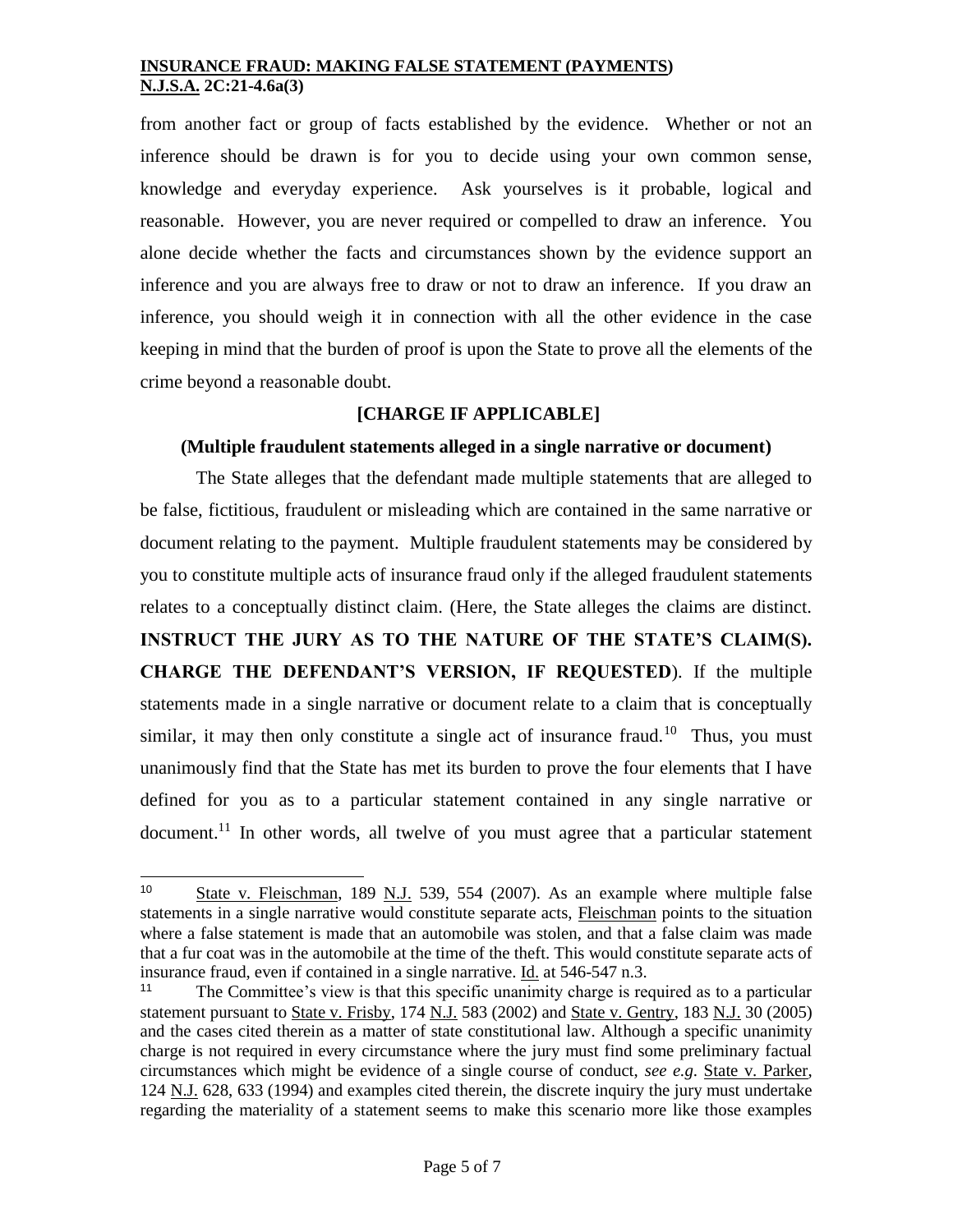contained in the narrative or document satisfies all four elements beyond a reasonable doubt in order to find the defendant guilty.

# **[RESUME MAIN CHARGE]**

If you find that the State has proven beyond a reasonable doubt each of the four elements, then you must find defendant guilty of the crime of insurance fraud. If the State has failed to prove any of these elements beyond a reasonable doubt, then you must find defendant not guilty of the crime of insurance fraud.

# **[CHARGE IF SECOND DEGREE INSURANCE FRAUD IS ALLEGED]**

If you find that the State has proven the defendant guilty of insurance fraud, you must then consider if the defendant knowingly committed five or more acts of insurance fraud that had an aggregate value of at least one thousand dollars.

A section of our statute provides that the more serious crime of insurance fraud is if the defendant knowingly committed five or more acts of insurance fraud that had an aggregate value of at least one thousand dollars.<sup>12</sup>

I have already defined the mental state of knowingly for you.

If a statement is contained in a separate document or narrative, even if it is related to the same payment, the statement contained in the separate document or narrative may constitute an individual act of insurance fraud.<sup>13</sup> However, multiple statements in the same narrative or document relating to a conceptually similar claim may only constitute a single act of insurance fraud. Thus, to find five or more acts, you must find that the State has proven beyond a reasonable doubt, that the defendant knowingly made false, fictitious, fraudulent or misleading statements or omitted a material fact or caused to be omitted a material fact, in five or more discrete documents or narratives. Statements relating to the same payment that are contained in separate narratives or documents may constitute more than a single act, if the State has proven beyond a reasonable doubt that

cited in Frisby and Gentry which require a specific unanimity instruction as opposed to Parker and examples cited therein. A special verdict form may be needed to be used if the circumstances warrant.

<sup>12</sup> N.J.S.A. 2C:21-4.6(b). The statute states that claims of health care claims fraud can be aggregated under this section. If there are allegations of health care claims fraud, N.J.S.A. 2C:21.4.2, the Model Jury Charge on Health Care Claims Fraud should be used as appropriate for those alleged acts.

 $13$  State v. Fleischman, 189 N.J. at 554.